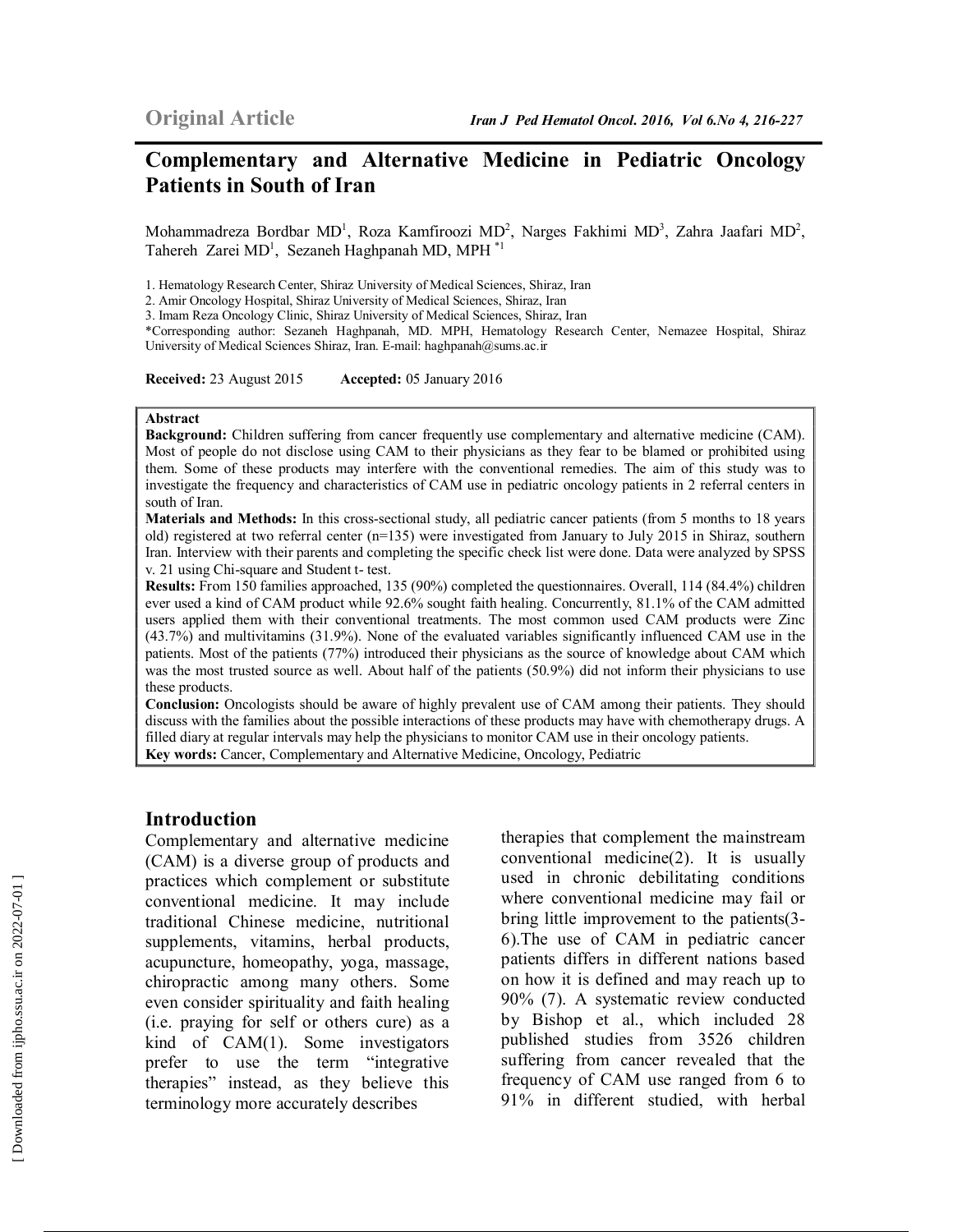remedies, diets/nutrition and faith healing were the most popular CAM used (8). The cancer patients may use CAM for a variety of reasons including relieving adverse effects of chemotherapy, boosting the immune system, improving mood and quality of life, pain management, prevention of cancer recurrence or as the last resort in end-stage hopeless individuals (9-12) . Despite the possible beneficial effects, most physicians are concerned about the safety of these products and the potential interactions they may have with the chemotherapy drugs.

CAM has been reported to be used in Iranian patients for a variety of illnesses including diabetes mellitus and other metabolic disorders, hyperlipidemia and obesity, obstetric indications, neuropsychology disorders, rheumatologic diseases, cutaneous lesions, gastrointestinal symptoms among others (13-23) . Furthermore, there are some in vitro and in vivo studies about the possible beneficial role of CAM and Iranian Traditional Medicine including different herbal products and spirituality in treating adult cancer patients or relieving their symptoms or treatment-associated complications(24-30) . However, there is lack of data regarding the frequency and type of CAM in pediatric cancer patients in Iran and the reasons behind using them.

The aim of this study was to investigate the frequency and type of CAM use in 2 referral centers for treating pediatric cancer patients in south of Iran. We also determined to know other issues regarding the self-reported efficacy, side effects, and the main reasons of use in children using these products or practices.

# **Materials and Methods**

This cross-sectional study was done in two separate pediatric referral centers (both inpatient and outpatient) affiliated to Shiraz University of Medical Sciences, Shiraz, southern of Iran. The studied population was all children 18 years or less suffering from any kind of cancer who

have been registered in this centers for cancer treatment (n=150) from January to July 2015. Fifteen parents refused to participate in the study and finally 135 eligible patients were investigated and interview was done with their parents. The check list was taken from a similar survey done in Canada by Adams et al (31)[with permission]. After being translated into Persian language, some items regarding the products and practices used were changed and adapted based on the cultural differences and the specific products commonly used in the region. The final version was pilot tested to ensure its concept validity. Overall, the backbone of the data gathering form was the same as the original English version, and was composed of 19 questions about the patients and family demographics, general health, the specific CAM products and practices used, reasons for use, effectiveness and adverse effects, concurrent use with conventional medicine, and the source of knowledge about the CAM used. A trained person handed out the questionnaires between the patients or their care givers while they were waiting to be visited in the clinic or during their admission in the hospital. Then the completed forms were collected and checked to be filled appropriately.

# **Statistical analysis**

Data were analyzed by SPSS (version.21). Descriptive data were presented as mean, standard deviation, frequency, percent, and appropriate charts. Categorical and quantitative data were compared by Chisquare test and Student t-test between two groups of patients, respectively. P value less than 0.05 was considered statistically significant.

## **Results**

Characteristics of patients and their parents are summarized in Table I. The sample population had a mean age of 7.8 years± 4.7 (SD) with age range of 5 months to 18 years. Nearly half of the patients were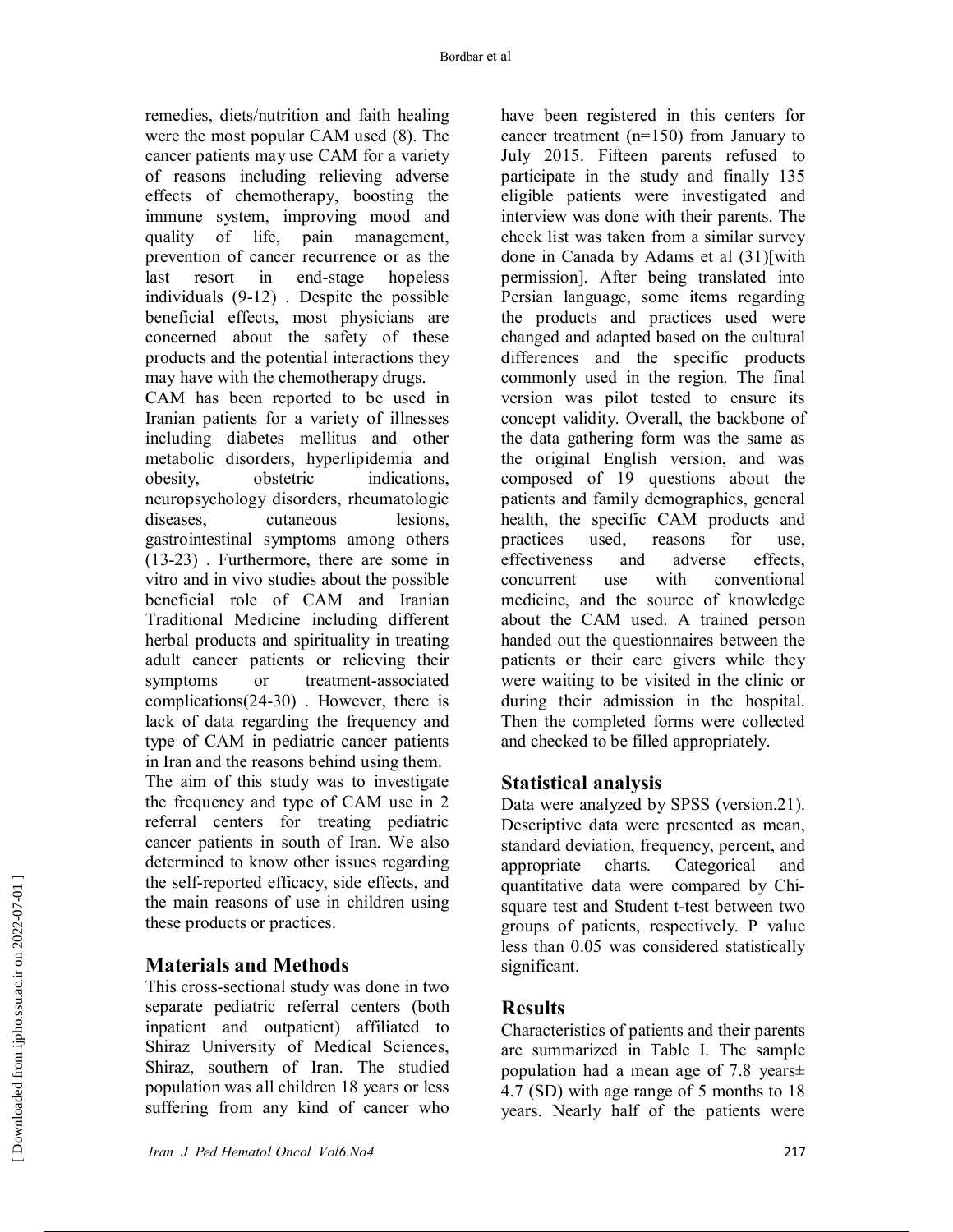diagnosed with cancer more than a year prior to the survey. Approximately 80% of the patients and their parents stated that they were in good or excellent general health rather than moderate or poor. Majority of the parents (74.1% of fathers and 84.4% of mothers) had no university degree. In majority of the patients (79 %), annual household income of the family was less than 300\$ per month.

Table II shows the frequency of consumption of different products and practices related to the complementary and alternative medicine by children with cancer as well as the most common reasons of use and their effectiveness. Overall, the most common used CAM product and practice were zinc supplement (43.7%) and faith healing (92.6%), respectively. In subgroup of minerals and vitamins, the most common used product was zinc supplement (43.7%) followed by multivitamin (31.9%) and folic acid (20.7%). In herbal subgroup, the products were used by children from 24.4% to 37%, and leek extract was the most common herb used by the patients. Other popular herbal remedies were chamomile, mint, and garlic in decreasing order of frequency. Moreover, a variety of other products such as fox gallbladder, probiotics, fish oil, jinseng, etc. were used in a subgroup of patients (table II). Apart from prayer which was very popular among the parents or guardians of cancer children, other CAM practices such as yoga, massage, and hypnotism were used infrequently (table 2).

The most common reason of CAM use was increasing immunity in the product subgroup and improvement or cure of patients in the practice subgroup. Most of the participants in the survey reported that the products they used were quite effective (60.6%-88.9%). In practice component, perceived helpfulness of 69%- 100%was mentioned by patients or their parents.

Totally, out of 135 patients, 114 (84.4. %) used at least one of the products of complementary medicine. The majority of the patients  $(81.1\%)$  used CAM concurrently with their chemotherapy drugs. A small proportion of patients (12.6%) had used CAM before or instead of conventional treatment. The proportion of parents who consumed any kind of CAM was almost equal to those who never used them, and it had no significant effect on the use of CAM in their children. The most common reason for not using CAM reported by patients was "I do not believe these therapies" (74%) followed by "poor knowledge regarding CAM" (15%), and "I think these therapies are not necessary"  $(11\%)$ .

Fourteen patients (10.3%) experienced some kind of adverse effects while using CAM that most of them were mild or moderate. There were only four cases who reported severe side effects following consumption of probiotics and leek extract that had been relieved with CAM withdrawal.

The two groups of patients who ever used CAM or not, were compared regarding different variables which are presented in Table III. There was no significant association between the use of the products and any of the evaluated variables.

Figure 1 illustrates the different sources of knowledge about complementary medicine reported by the patients or their parents. Based on the results, the most common source of knowledge was reported to be physicians (77 patients), followed by friends and families (69 patients), and book and magazines (38 patients). Among different sources, the most trusted source of information which scored on a 10-point scale  $(1 = no$  trust,  $10 = full$  trust) was reported to be physicians (mean: 9.88, 95%CI: 9.42-9.91) (Fig 2).

When they were asked who they have talked with about using CAM, 55 out of 112 responders (49.1%) answered that they have informed their responsible physician. 36 patients (32.1%) had never talked about this issue to anyone.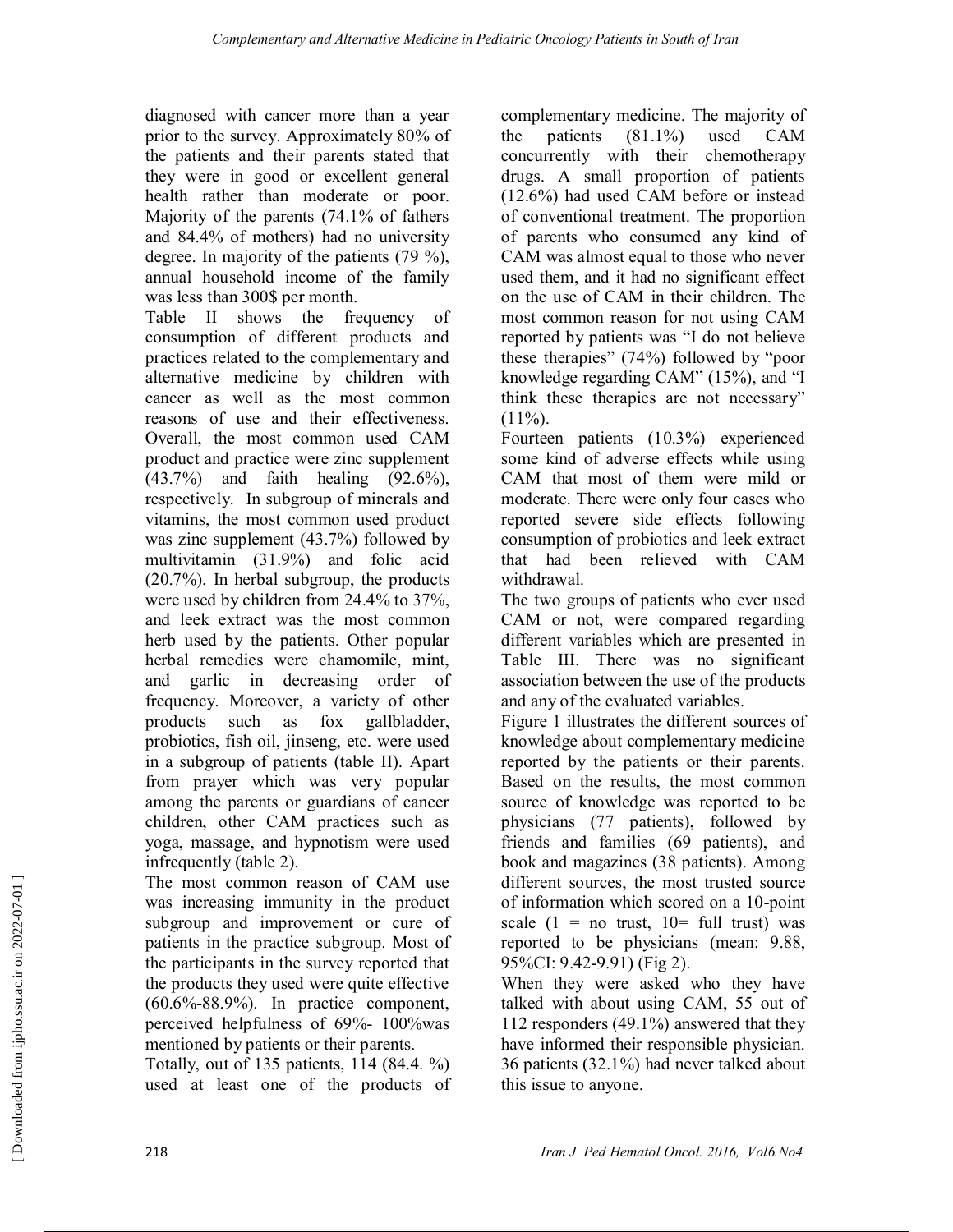| <b>Variables</b>                       | <b>Values</b>  |
|----------------------------------------|----------------|
| Age (year)                             | $7.8 \pm 4.7$  |
| Mean $\pm SD$ (min-max)                | $(5m-18y)$     |
| Sex (m/f) number                       | 86/49          |
| Age of father (year)                   | $39.4 \pm 7.8$ |
| Mean $\pm SD$ (min-max)                | $(23-60)$      |
| Age of mother (year)                   | $34.3 \pm 7.7$ |
| Mean $\pm SD$ (min-max)                | $(19-60)$      |
| <b>General health status of</b>        | 110(81.5)      |
| patient(excellent and good vs.         |                |
| moderate and poor)number               |                |
| (%)                                    |                |
| <b>General health status of</b>        | 117(86.7)      |
| mother (excellent and good vs.         |                |
| moderate and poor) number              |                |
| (%)                                    |                |
| General health status of               | 107(79.3)      |
| father (excellent and good vs.         |                |
| moderate and poor) number              |                |
| (%)                                    |                |
| Time since diagnosis                   |                |
| Number $(\% )$                         |                |
| $\mathbf$ 3 months                     | 18(13.3)       |
| 3-<6months                             | 24(17.8)       |
| 6-12 months                            | 27(20)         |
| $>12$ months                           | 66(48.9)       |
| <b>Father education</b>                |                |
| Number $(\% )$                         |                |
| <b>Illiterate</b>                      | 14(10.4)       |
| <b>Secondary school</b>                | 86 (63.7)      |
| <b>University degree</b>               | 35(25.9)       |
| <b>Mother education</b>                |                |
| Number $(\% )$                         |                |
| <b>Illiterate</b>                      | 11(8.1)        |
| <b>Secondary school</b>                | 103(76.3)      |
| <b>University degree</b>               | 21 (15.6)      |
| <b>Annual income</b>                   |                |
| Number $(\% )$                         |                |
|                                        |                |
| $\leq$ 300 \$/month<br>$>300$ \$/month | 107 (79)       |
|                                        | 28(21)         |
| <b>Insurance coverage</b>              |                |
| Number $(\% )$                         |                |
| Yes                                    | 38 (28.1)      |
| N <sub>0</sub>                         | 51 (37.8)      |
| Not sure                               | 46(34.1)       |

*Table I. Demographic and characteristics of children affected by cancer and their parents*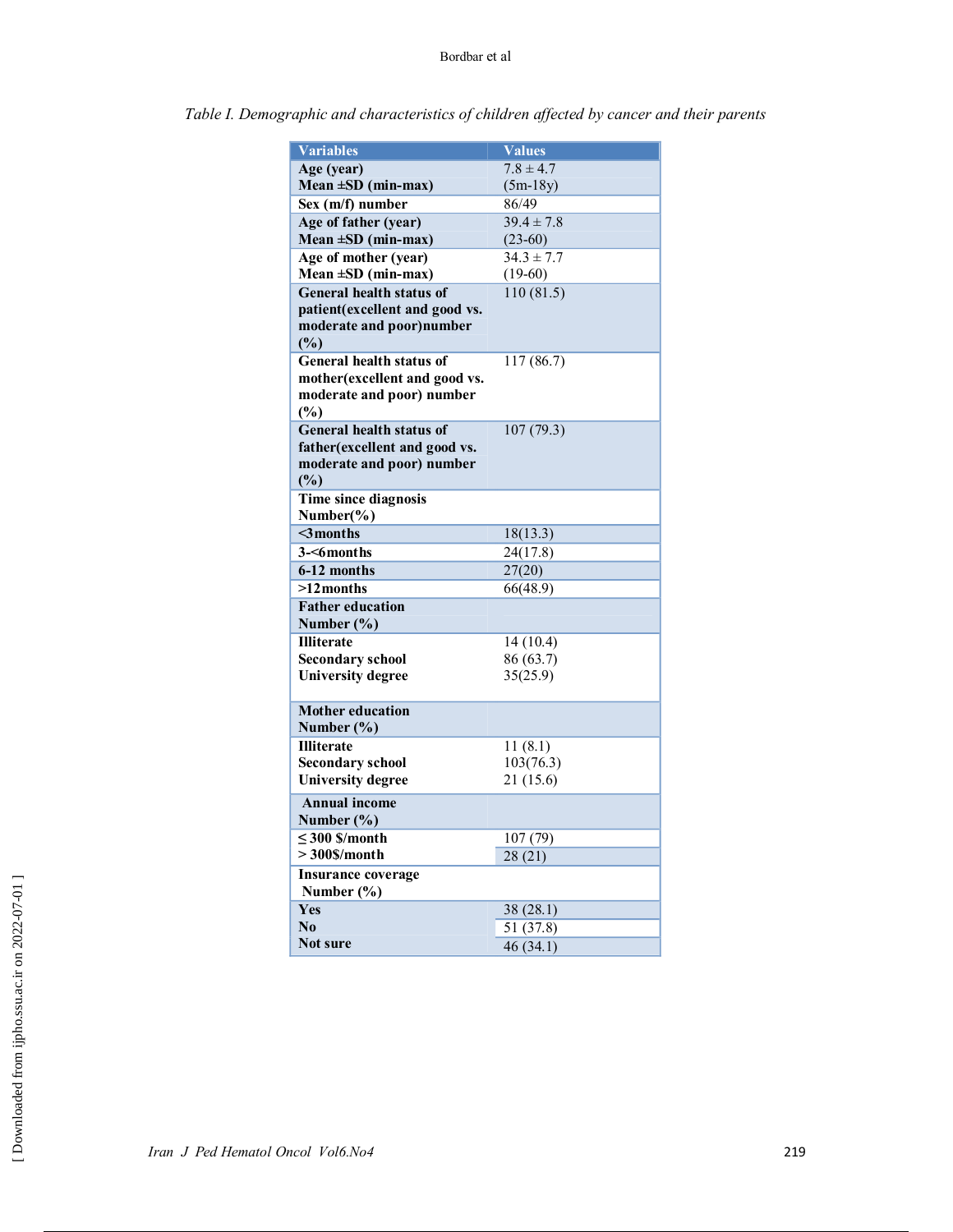| <b>Product</b>               | <b>Ever</b> used | Most common reasons of use <sup>a</sup> | <b>Effective (Yes)</b> |
|------------------------------|------------------|-----------------------------------------|------------------------|
|                              | Number $(\% )$   | Choice, number/responders, (%)          | Number/responders, (%) |
| <b>Minerals and Vitamins</b> |                  |                                         |                        |
| <b>Multivitamin</b>          | 43 (31.9)        | $(3)$ 18/35, $(51.4)$                   | 24/38, (63.2)          |
| <b>Folic acid</b>            | 28(20.7)         | $(1)$ 18/23, $(78.3)$                   | 18/24, (75)            |
| Vitamin C                    | 22(16.3)         | $(1)$ 7/19, $(36.8)$                    | 16/18, (88.9)          |
| <b>Vitamin B</b>             | 14(10.4)         | $(1)$ 6/11, $(54.5)$                    | 7/10, (70)             |
| Calcium                      | 18(13.3)         | $(4)$ 6/15, $(40)$                      | 9/11, (81.8)           |
| Zinc                         | 59(43.7)         | $(3)$ 38/49, $(77.6)$                   | 36/50, (72)            |
| <b>Herbals</b>               |                  |                                         |                        |
| <b>Mint</b>                  | 36(26.7)         | $(4)$ 17/30, $(56.7)$                   | 20/33, (60.6)          |
| <b>Chamomile</b>             | 48 (35.6)        | $(1)$ 28/43, $(65.1)$                   | 27/41, (65.9)          |
| Leek                         | 50(37)           | $(1)$ 41/46, (89.1)                     | 28/44, (63.6)          |
| Garlic                       | 33 (24.4)        | $(1,2)$ 18/24, $(75)$                   | 14/23, (60.9)          |
| <b>Miscellaneous</b>         |                  |                                         |                        |
| <b>Jinseng</b>               | 2(1.5)           |                                         |                        |
| Homeopathy                   | 2(1.5)           |                                         |                        |
| <b>Probiotic</b>             | 5(3.7)           |                                         |                        |
| <b>Fish oil</b>              | 4(3)             |                                         |                        |
| Fox gallbladder              | 10(7.4)          | $(2)$ 6/9, $(66.7)$                     | $2/8$ , $(25)$         |
| Others 1 <sup>b</sup>        | 55 $(40.7)$      | $(1)$ 18/35, $(51.4)$                   | 46/49, (93.8)          |
| <b>Practice</b>              |                  |                                         |                        |
| <b>Faith healing</b>         | 125(92.6)        | $(2)$ 114/135, $(84.4)$                 | 93/103, (90.3)         |
| Massage                      | 7(5.2)           | $(4)$ 3/6, $(50)$                       | $4/4$ , $(100)$        |
| <b>Energy healing</b>        | 2(1.5)           |                                         |                        |
| <b>Hypnotism</b>             | 1(0.7)           |                                         |                        |
| Yoga                         | 2(1.5)           |                                         |                        |
| Others2 <sup>c</sup>         | 18(13.3)         | $(1)$ 3/5, $(60)$                       | 9/13, (69)             |

*Table II. Products and practices used by children with cancer, their common reasons of use and perceived effectiveness* 

a: Most common reasons of use, 1: increased immunity, platelets and hemoglobin; 2: improvement and cure of patient; 3: increased appetite and growth, sense of well-being; 4: others

b: Others1 included chicory (chicoriumintybus), honey, London rocket (sisymbrium Sophia),royal gel, and…

c:Others2 included meditation, physiotherapy, and…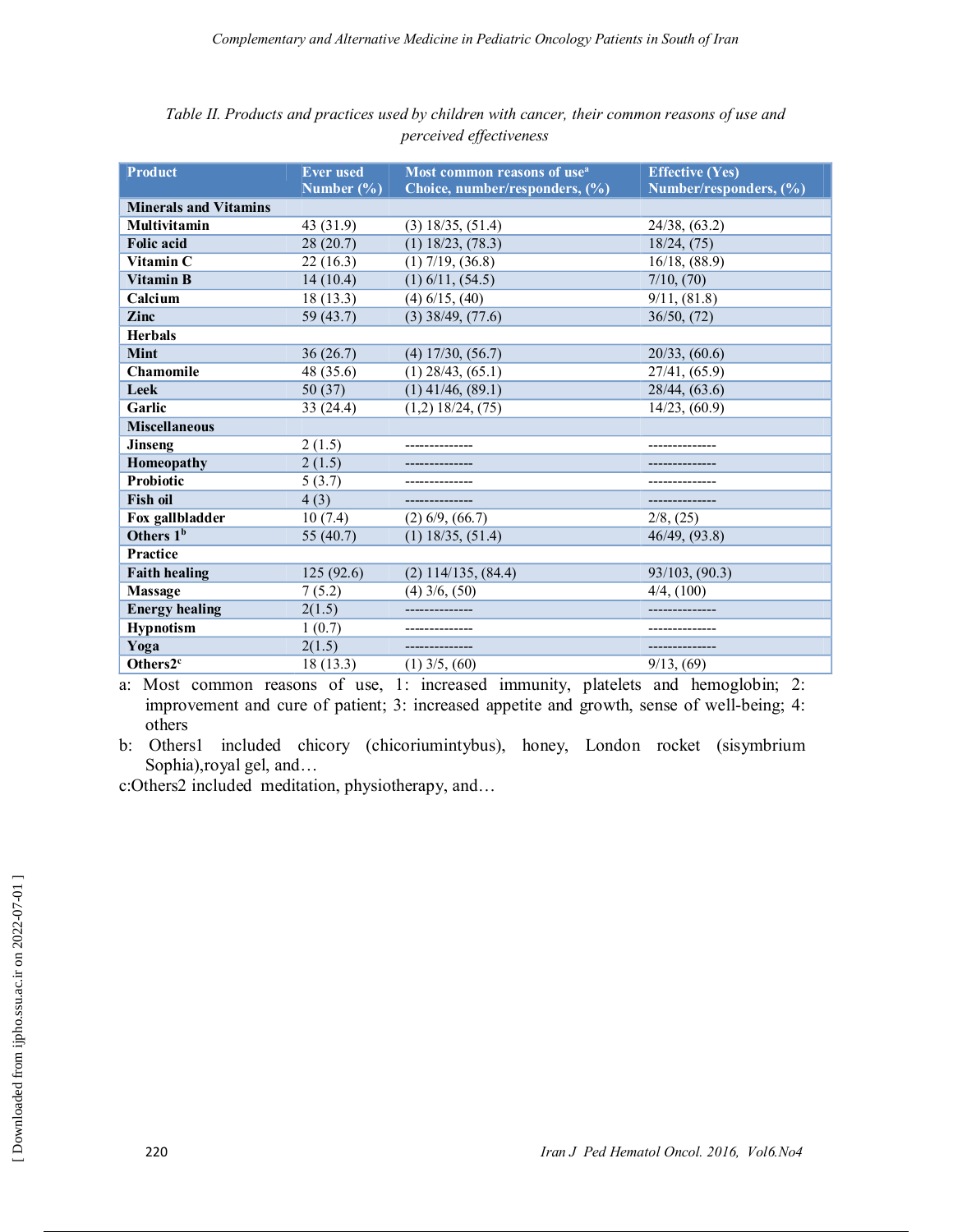| <b>Variables</b>                                      | Value          | P value |  |
|-------------------------------------------------------|----------------|---------|--|
| Age, mean $\pm$ SD                                    |                |         |  |
| $Yes n=114$                                           | $7.8 \pm 4.5$  | 0.978   |  |
| No $n=21$                                             | $7.8 \pm 5.9$  |         |  |
| Sex male %                                            |                |         |  |
| $Yes n=114$                                           | 61.4           | 0.226   |  |
| No $n=21$                                             | 76.2           |         |  |
| Father age, mean $\pm$ SD                             |                |         |  |
| $Yes n=114$                                           | $39.3 \pm 7.8$ | 0.731   |  |
| No $n=21$                                             | $40 \pm 8.3$   |         |  |
| Mother age, mean $\pm$ SD                             |                |         |  |
| $Yes n=114$                                           | $34.2 \pm 7.5$ | 0.966   |  |
| No $n=21$                                             | $34.3 \pm 8.7$ |         |  |
| <b>Father education</b>                               |                |         |  |
| (no university degree)%                               |                |         |  |
| $Yes n=114$                                           | 74.8           | 0.400   |  |
| No $n=21$                                             | 63.2           |         |  |
| <b>Mother education</b>                               |                |         |  |
| (no university degree)%                               |                |         |  |
| $Yes n=114$                                           | 83.2           | 0.527   |  |
| No $n=21$                                             | 90.5           |         |  |
| Annual income $(\leq 300$                             |                |         |  |
| $\mathcal{S}/\text{month}$ )%                         |                |         |  |
| $Yes n=114$                                           | 81.3           | 0.373   |  |
| No $n=21$                                             | 71.4           |         |  |
| <b>Disease type</b>                                   |                |         |  |
| (leukemia)%<br>$Yes n=114$                            | 70.9           | 0.271   |  |
| No $n=21$                                             | 55.6           |         |  |
| <b>Time since diagnosis</b>                           |                |         |  |
| $>6$ months %                                         |                |         |  |
| $Yes n=114$                                           | 71.1           | 0.211   |  |
| No $n=21$                                             | 57.1           |         |  |
| <b>General health status of</b>                       |                |         |  |
| patient(excellentand                                  |                |         |  |
| good vs. moderate and                                 |                |         |  |
| poor)%                                                |                |         |  |
| $Yes n=114$                                           | 71.4           | 0.223   |  |
| No $n=21$                                             | 83.3           |         |  |
| <b>General health status of</b>                       |                |         |  |
| mother(excellent and                                  |                |         |  |
| good vs. moderate and                                 |                |         |  |
| $poor$ )%                                             |                |         |  |
| $Yes n=114$                                           | 90.5           | 0.738   |  |
| No $n=21$                                             | 86             |         |  |
| General health status of                              |                |         |  |
| father (excellent and good<br>vs. moderate and poor)% |                |         |  |
| $Yes n=114$                                           | 76.2           | 0.770   |  |
| $\overline{\text{No n=21}}$                           | 79.8           |         |  |
|                                                       |                |         |  |

*Table III. Association of demographic and characteristics of patients with pediatric cancer or their parents with use of complementary medicine.*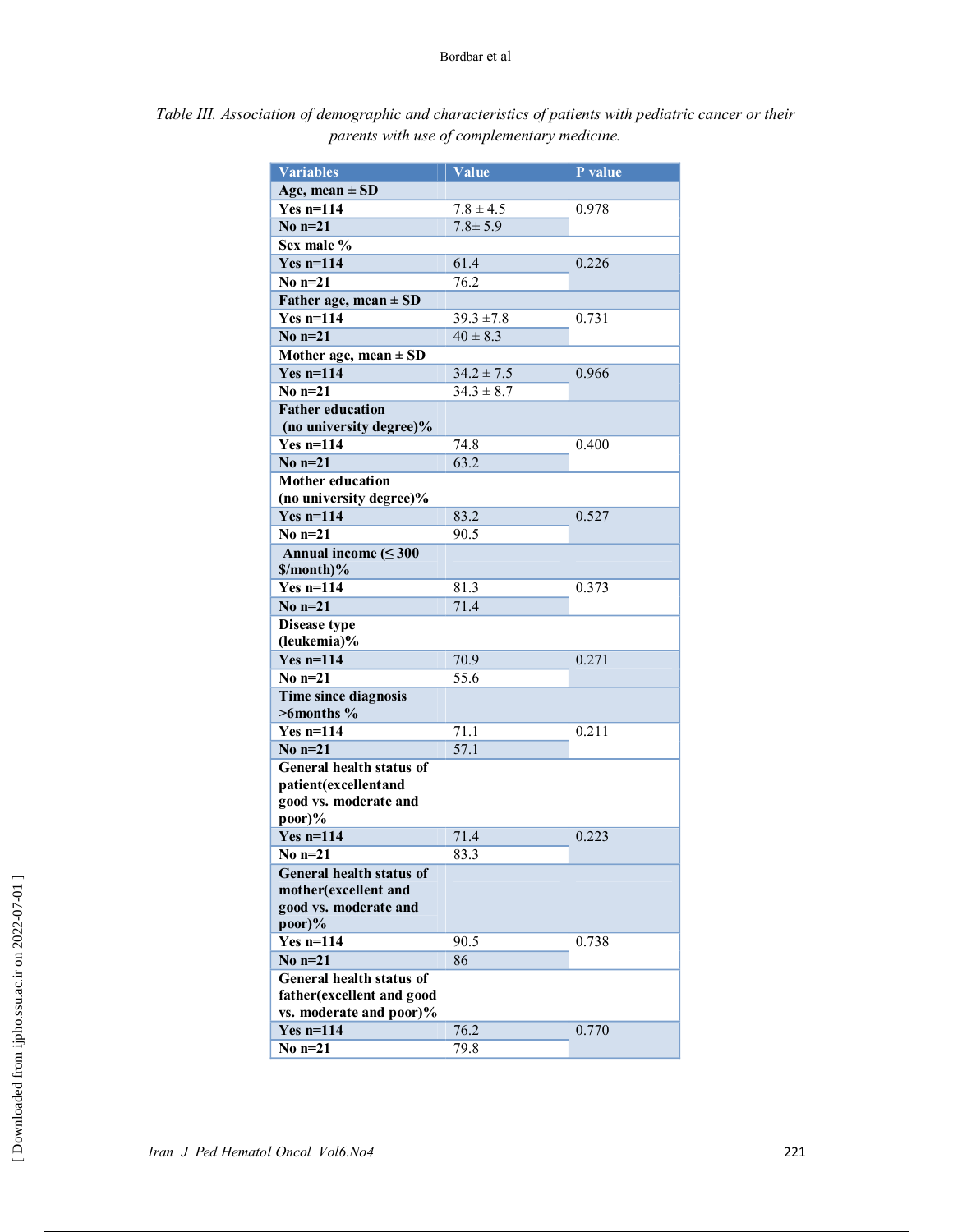

Figure1: Frequency of different sources of knowledge about complementary medicine reported by the parents of patients with pediatric cancers



Figure 2: Ninety five percent confidence interval of trust in pediatric patients with cancers to obtained information about complementary medicine based on different sources.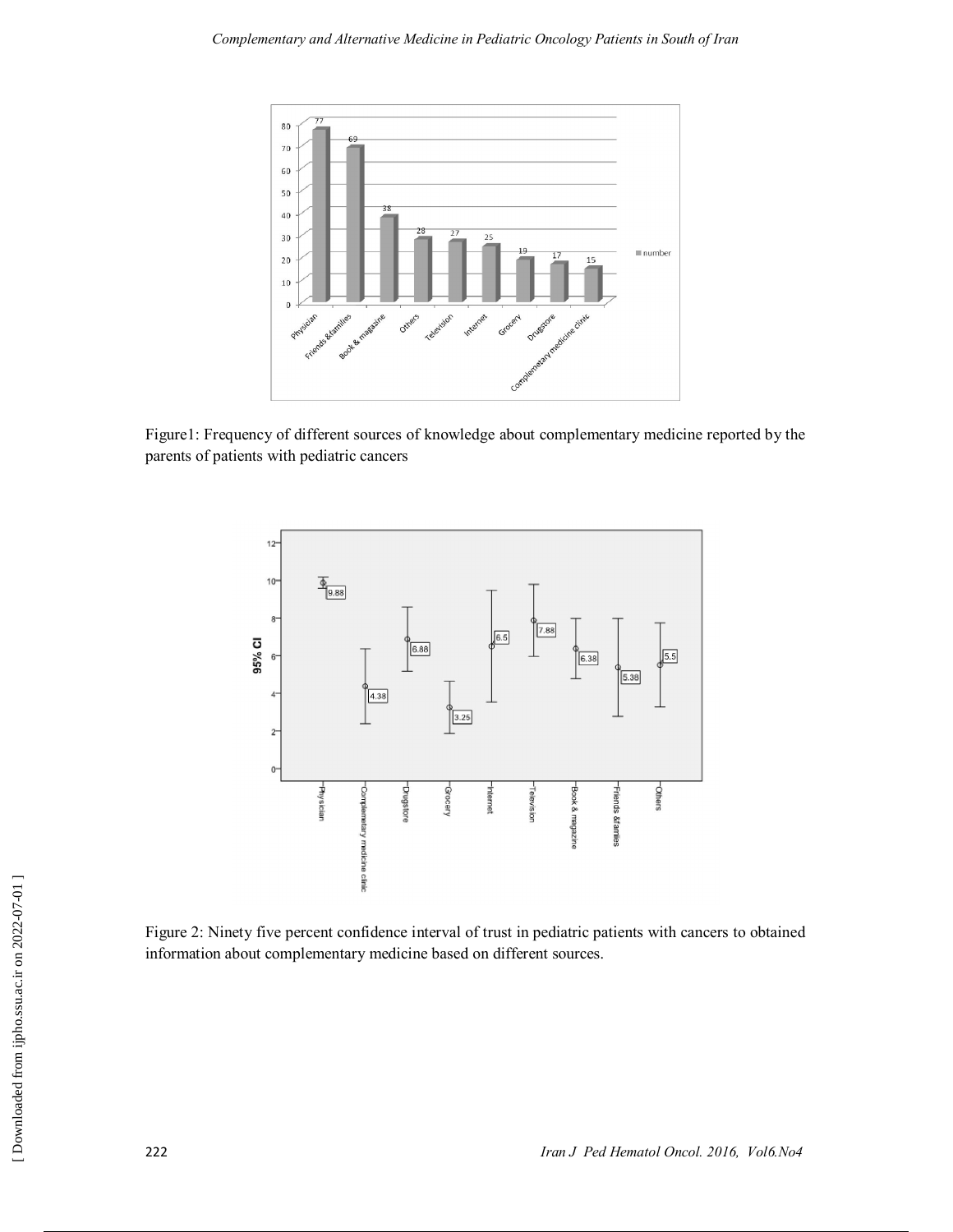# **Discussion**

This is the largest survey in Iran investigating the use of CAM among pediatric cancer patients. Like similar studies (1, 7, 10, 11, 32), our patients frequently used some kind of CAM products during their illnesses. Zinc supplement was the most popular product exceeding the use of multivitamins, which is the most common CAM product in many countries  $(1, 7, 31-33)$ . It was consumed mainly due to poor growth and loss of appetite which is a common and bothering symptom in pediatric cancer patients. Over 70% of the consumers reported that it was effective and they were satisfied with its use.

Herbal products were mainly used to boost the immune system and help them recover post chemotherapy myelo suppression. Among different products, allium porrum (leek), which is a part of the food basket of people living in Iran, had the highest popularity. Drunk as a freshly-juiced drink, the people believe that it may help to increase the white blood cells and platelet count following a course of chemotherapy. This effect of leek has not been reported previously in the literature, and merits further investigation in a randomized clinical trial. The other medicinal herb frequently used for the same purpose was chamomile which is usually infused and drunk as an herbal tea. Mint was also used commonly in our patients. It is usually consumed both as a vegetable at meal time, and an extract to relieve gastrointestinal discomforts such as dyspepsia, bloating, and abdominal distension. These herbal remedies were perceived to be beneficial in more than 60% of the users. Globally, herbal medicine is among the most common CAM products used for the treatment of cancer. The type of herbal products and their indications of using them differ in different parts of the world based on the cultural and ethnical variations.

There is a strong belief among some ethnical groups in the region that the gallbladder of some animals specially fox can kill cancer cells and cure the disease. Therefore, some people hunt these animals to remove their gallbladder and sell them to people seeking these organs. Let it dried, it is powdered and swallowed as a capsule. Our survey showed that about 10% of the studied population tried this product at least once. A quarter of the consumers reported it was effective and half of the responders believed it might have some beneficial effects. We couldn't find the same report in other parts of the world, and it seems that this belief is unique to this country and may have some cultural background.

Surprisingly, almost the entire interviewees (92.6%) claim that they have prayed for the health and cure of their patients and over 90% of them perceived it as helpful. This is exceedingly higher compared to similar surveys done in other parts of the world (1, 31, 34-37). A similar survey was conducted by Montazeri et al., in Tehran, the capital of Iran, on 625 adult cancer patients which showed that about 76% of the patients prayed for their cure and resuming their health. The most common reasons of using CAM in these patients were declared to be fear of cancer recurrenceand dissatisfaction with their care physician(38) .Adams et al., (31) in a large survey of children with chronic illnesses from 5 distinct subspecialties showed that just in oncology patients, faith healing was among the top 3 CAM products or practices used. However, less than 30% of their patients used faith healing which is far less than our results. It is speculated that those patients suffering from debilitating and end-stage diseases resort more to supernatural powers and seek God's help for the cure of their illnesses though highly variable in different religious and ethnic groups. It is a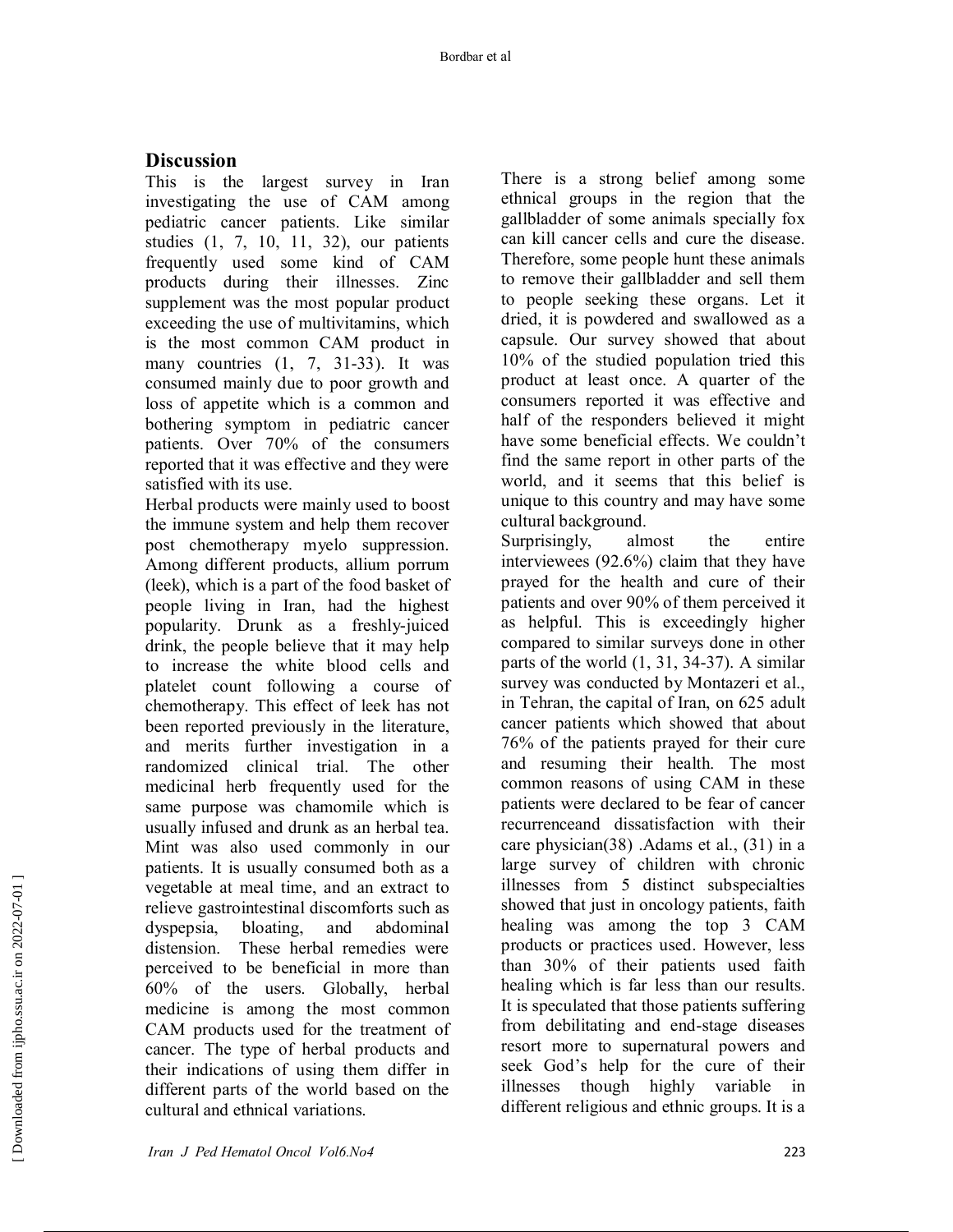novel topic in the field of psychoneuroendocr inoimmunology which demonstrated that anticancer immunity is modulated by the neuroendocrine system mainly excreted by the pineal gland and endocannabinergic system. It has been proposed that the efficacy of chemotherapy in cancer patients is partly influenced by the faith score and psychoimmunologic status of patients prior to chemotherapy (39-42).

As most of investigators declared, the big concern regarding CAM use is the safety issues and the interactions that they may have with the chemotherapy drugs. More than 80% of patients used some kind of CAM while they were given chemotherapy but only 50% informed their physicians to use them. Some dietary supplements or botanical products may alter absorption, distribution, and elimination of chemotherapy drugs thus affecting their efficacy or increasing their toxicities (12). Moreover, some patients may delay referring to oncologists or refrain from effective cancer treatments and try alternative medicine instead of mainstream oncology care (2). The oncologists should be prudent about how to counsel the patients about using CAM. It is highly advised that oncologists open the discussion about which products or practices are being used and if the patients are compliant using their conventional mainstream treatment.

the patients of the current study or their care givers admitted that their most common source of information about CAM were physicians followed closely by family and friends which is somehow inconsistent with other studies (1, 31, 32, 43-47). It may be partly explained by the fact that physicians have prescribed multivitamins and minerals like zinc as an appetizer to strengthen their patients, and as was mentioned before, these supplements comprised the most frequently used CAM product in these patients. The other sources might have been counseled for herbal products or

CAM practices. Since the patients trusted to their physicians much more than any other sources, it is a good opportunity for oncologists to talk with the patients about pros and cons of using CAM, and the possible interactions that they may have with their conventional treatments.

Although it was shown in previous studies(1, 2, 11, 12, 31, 33) that factors such as age, gender, health status, education, family income, and the use of CAM in parents may affect CAM use in children, this survey showed no significant association with the mentioned variables.

the present study is limited by the fact that it was totally dependent on the past memory of the patients or their care-givers and may be amenable to recall bias. Furthermore, the small sample size and limitation of the survey to a specific geographical area with specific ethnic groups hindered the generalization of these results. Doing a multicenter survey in different parts of the country, and filling diaries at specific time intervals during the course of treatments might be an acceptable solution. It will further help the oncologists to closely monitor which products their patients are using alongside their conventional treatment.

# **Conclusion**

Children suffering from cancer frequently use CAM concurrently with their chemotherapy. A considerable proportion of these patients never disclose it to their physicians. Besides the potential side effects, they may affect the efficacy or toxicity of chemotherapy drugs. Oncologists should dedicate enough time to discuss with their patients about the risks and benefits of these products. Having the families to fill diaries about anything used for medical purposes alongside the conventional treatment is an acceptable alternative to closely monitor the use of these products.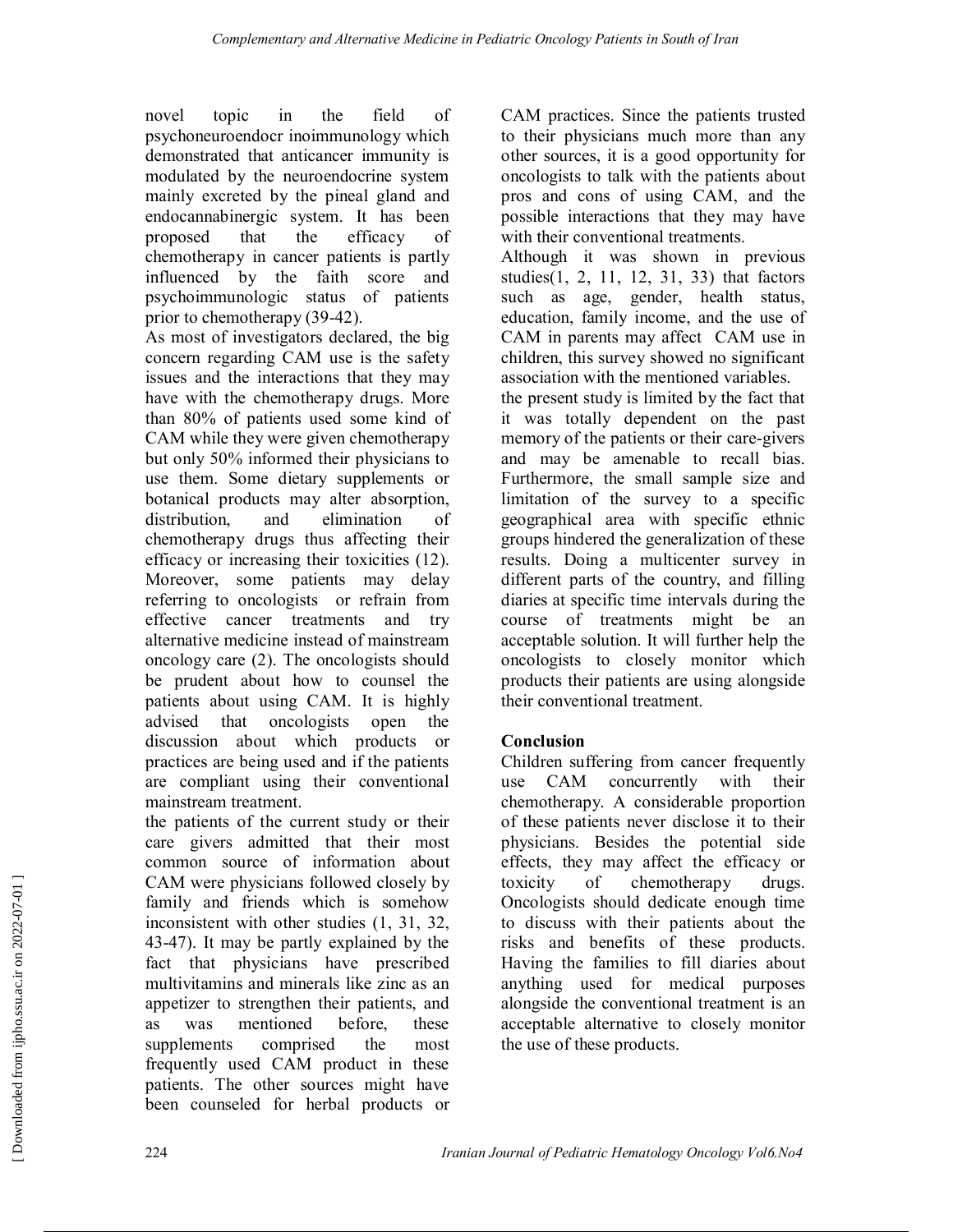## **Acknowledgement**:

We would like express our special thanks for MS. Sh. Parand for English editor of the manuscript. We should also express our deep and sincere gratitude to our patients and their families who took the time to take part in our survey. This research project was funded by Vice Chancellor of Research of Shiraz University of Medical Sciences with project number 92-01-32-6977.

### **Conflict of interest**

None declared.

### **References**

1.Valji R, Adams D, Dagenais S, Clifford T, Baydala L, King WJ, et al. Complementary and alternative medicine: a survey of its use in pediatric oncology. Evid Based Complement Alternat Med. 2013;2013:527163.

2.Deng G, Cassileth B. Integrative oncology: an overview. Am Soc Clin Oncol Educ Book. 2014:233-42.

3.Braganza S, Ozuah PO, Sharif I. The use of complementary therapies in inner-city asthmatic children. J Asthma. 2003;40(7):823-7.

4.Hagen LE, Schneider R, Stephens D, Modrusan D, Feldman BM. Use of complementary and alternative medicine by pediatric rheumatology patients. Arthritis Rheum. 2003;49(1):3-6.

5.Soo I, Mah JK, Barlow K, Hamiwka L, Wirrell E. Use of complementary and alternative medical therapies in a pediatric neurology clinic. Can J Neurol Sci. 2005;32(4):524-8.

6.Wong AP, Clark AL, Garnett EA, Acree M, Cohen SA, Ferry GD, et al. Use of complementary medicine in pediatric patients with inflammatory bowel disease: results from a multicenter survey. J Pediatr Gastroenterol Nutr. 2009;48(1):55-60.

7.Ladas EJ, Rivas S, Ndao D, Damoulakis D, Bao YY, Cheng B, et al. Use of traditional and complementary/alternative medicine (TCAM) in children with cancer

in Guatemala. Pediatr Blood Cancer. 2014;61(4):687-92.

8.Bishop FL, Prescott P, Chan YK, Saville J, von Elm E, Lewith GT. Prevalence of complementary medicine use in pediatric cancer: a systematic review. Pediatrics. 2010;125(4):768-76.

9.Martel D, Bussieres JF, Theoret Y, Lebel D, Kish S, Moghrabi A, et al. Use of alternative and complementary therapies in children with cancer. Pediatr Blood Cancer. 2005;44(7):660-8.

10.Huebner J, Prott FJ, Micke O, Muecke R, Senf B, Dennert G, et al. Online survey of cancer patients on complementary and alternative medicine. Oncol Res Treat. 2014;37(6):304-8.

11.Edwards GV, Aherne NJ, Horsley PJ, Benjamin LC, McLachlan CS, McKay MJ, et al. Prevalence of complementary and alternative therapy use by cancer patients undergoing radiation therapy. Asia Pac J Clin Oncol. 2014;10(4):346-53.

12.Fouladbakhsh JM, Balneaves L, Jenuwine E. Understanding CAM Natural Health Products: Implications of Use Among Cancer Patients and Survivors. J Adv Pract Oncol. 2013;4(5):289-306.

13.Asadi-Pooya AA, Shokouhyar S, Emami M, Sharifzade M. Perception and use of complementary and alternative medicine among patients with epilepsy. Archives of Neuroscience. 2014;1(2):60-6. 14.Babaeian M, Naseri M, Kamalinejad M, Ghaffari F, Emadi F, Feizi A, et al. Herbal Remedies for Functional Dyspepsia and Traditional Iranian Medicine Perspective. Iran Red Crescent Med J. 2015;17(11):e20741.

15.Barikani A, Beheshti A, Javadi M, Farahani S, Barikani F. Viewpoints of Patients in Qazvin Towards Complementary and Alternative Medicine. Biotechnology and Health Sciences. 2016;3(1).

16.Firoozabadi MD, Navabzadeh M, Roudsari MK, Zahmatkash M. Comparative efficacy trial of cupping and serkangabin versus conventional therapy of migraine headaches: A randomized,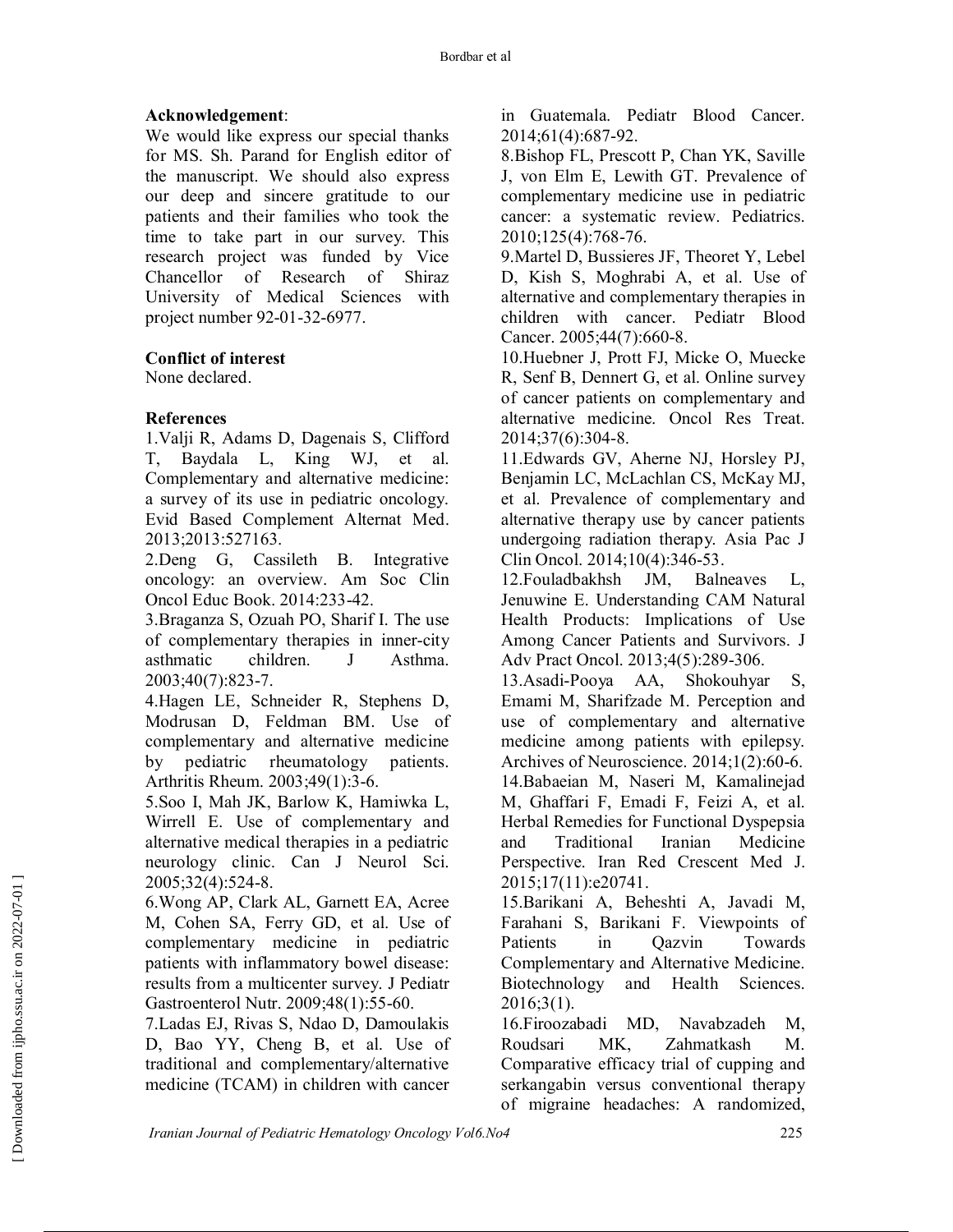open-label, comparative efficacy trial. J Res Med Sci. 2014;19(12):1134-9.

17.Hasani-Ranjbar S, Zahedi HS, Abdollahi M, Larijani B. Trends in publication of evidence-based Traditional Iranian medicine in endocrinology and metabolic disorders. J Diabetes Metab Disord. 2013;12(1):49.

18.Hashempur MH, Heydari M, Mosavat SH, Heydari ST, Shams M. Complementary and alternative medicine use in Iranian patients with diabetes mellitus. J Integr Med. 2015;13(5):319-25. 19.MEHRPOOR G, OWLIA M, MIRJALILI M, FARZAN A, AKRAMI A. Complementary alternative medicine in rheumatologic diseases; data from outpatient clinics in Yazd, Iran. Journal of Case Reports in Practice (JCRP). 2014;2(3):92-6.

20.Pasalar M, Choopani R, Mosaddegh M, Kamalinejad M, Mohagheghzadeh A, Fattahi MR, et al. Efficacy and safety of jollab to treat functional dyspepsia: a randomized placebo-controlled clinical trial. Explore (NY). 2015;11(3):199-207.

21.TONEKABONI SH, NAEINI SJ, KHAJEH A, YAGHINI O, GHAZAVI A, GORJI FA. Use of Complementary and Alternative Medicine for Epileptic Children in Tehran: A Cross-Sectional Study (2009-2011). Iranian journal of child neurology. 2014;8(1):26.

22.Zohalinezhad ME, Hosseini-Asl MK, Akrami R, Nimrouzi M, Salehi A, Zarshenas MM. Myrtus communis L. Freeze-Dried Aqueous Extract Versus Omeprazol in Gastrointestinal Reflux Disease: A Double-Blind Randomized Controlled Clinical Trial. J Evid Based Complementary Altern Med. 2016;21(1):23-9.

23.Fahimi F, Hrgovic I, El-Safadi S, Munstedt K. Complementary and alternative medicine in obstetrics: a survey from Iran. Arch Gynecol Obstet. 2011;284(2):361-4.

24.Aghabati N, Mohammadi E, Pour Esmaiel Z. The effect of therapeutic touch on pain and fatigue of cancer patients

undergoing chemotherapy. Evid Based Complement Alternat Med. 2010;7(3):375-81.

25.Ameri A, Heydarirad G, Rezaeizadeh H, Choopani R, Ghobadi A, Gachkar L. Evaluation of Efficacy of an Herbal Compound on Dry Mouth in Patients With Head and Neck Cancers: A Randomized Clinical Trial. J Evid Based Complementary Altern Med. 2016;21(1):30-3.

26.Esmaeili-Mahani S, Falahi F, Yaghoobi MM. Proapoptotic and Antiproliferative Effects of Thymus caramanicus on Human Breast Cancer Cell Line (MCF-7) and Its Interaction with Anticancer Drug Vincristine. Evid Based Complement Alternat Med. 2014;2014:893247.

27.Jafari N, Farajzadegan Z, Zamani A, Bahrami F, Emami H, Loghmani A, et al. Spiritual therapy to improve the spiritual well-being of Iranian women with breast cancer: a randomized controlled trial. Evid Based Complement Alternat Med. 2013;2013:353262.

28.Khazaei Koohpar Z, Entezari M, Movafagh A, Hashemi M. Anticancer Activity of Curcumin on Human Breast Adenocarcinoma: Role of Mcl-1 Gene. Iran J Cancer Prev. 2015;8(3):e2331.

29.Raeessi MA, Raeessi N, Panahi Y, Gharaie H, Davoudi SM, Saadat A, et al. "Coffee plus honey" versus "topical steroid" in the treatment of chemotherapyinduced oral mucositis: a randomised controlled trial. BMC Complement Altern Med. 2014;14:293.

30.Samarghandian S, Hadjzadeh MA, Afshari JT, Hosseini M. Antiproliferative activity and induction of apoptotic by ethanolic extract of Alpinia galanga rhizhome in human breast carcinoma cell line. BMC Complement Altern Med. 2014;14:192.

31.Adams D, Dagenais S, Clifford T, Baydala L, King WJ, Hervas-Malo M, et al. Complementary and alternative medicine use by pediatric specialty outpatients. Pediatrics. 2013;131(2):225- 32.